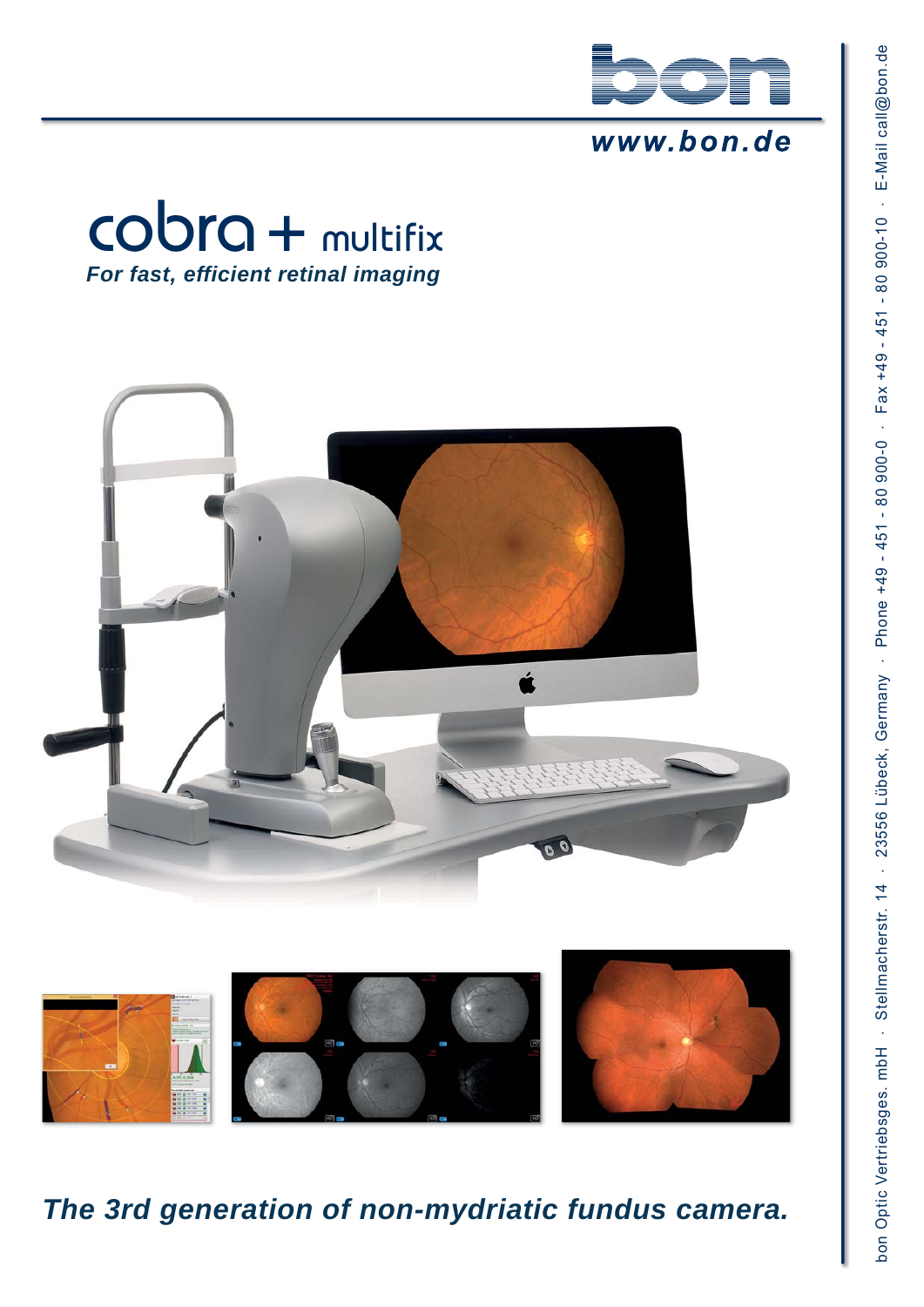

## www.bon.de



## cobra + multifix *For fast, efficient retinal imaging*

Cobra+ is an easy to use, non-mydriatic digital fundus camera.

It is able to capture images through a **very small pupil** diameter (2.5mm).

The integrated digital camera produces high resolution retinal images up to a **50 degree** visual field.



## multifix

Cobra+ has **9 internal fixation** points which facilitate the capture of the peripheral retina providing easy to acquire panoramic images.

Images can be transferred to the **Phoenix software** platform for analysis and review.



#### *Mosaic Function*

The **mosaic** feature allows wide field imaging for full fundus analysis.

Cobra+ can capture multiple images which can be combined together **automatically** to create a panoramic image of the peripheral retina.



#### *Infrared Image Acquisition*

The image is acquired using a low flash level and infrared light, producing a very detailed image of the retina.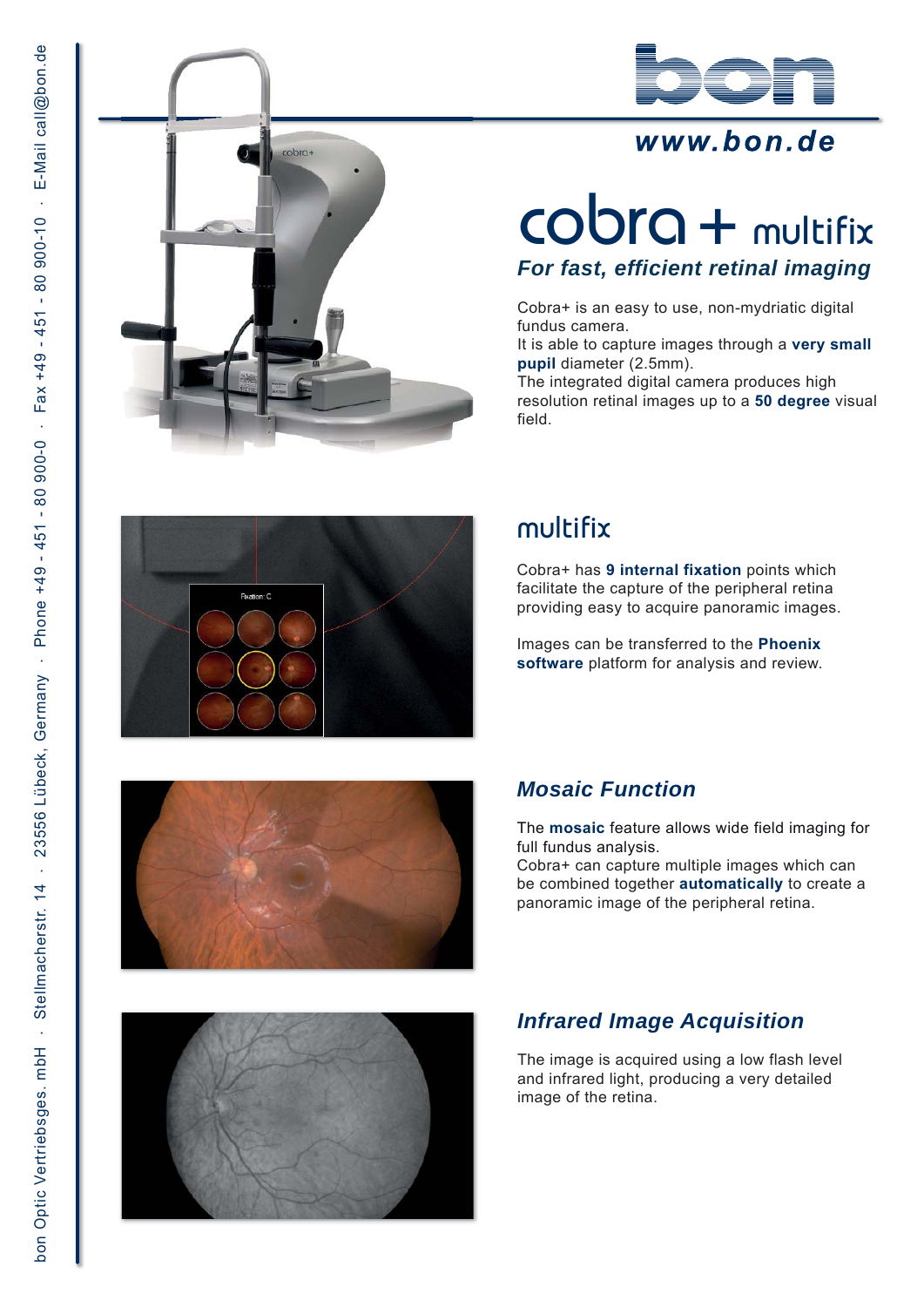

### www.bon.de







*Cup To Disc Measurement*

integrated to the Phoenix software.

The cup to disc ratio can easily be identified via the automatic CD measurement tool which is

The automatic measurement can be manually edited thus providing meaningful data in **glaucoma detection** and management.

Multiple wave-length images can be displayed on one screen: the original image, infrared image redfree image; as well the choroidal, vascular and nerve fiber images.



#### *AVR Evaluation Module*

The **optional** AVR tool measures the ratio between the branch arteriolar-venous diameter.

A low ratio between the dimension of the vessels may be predictive of cardiovascular problems in adult patients.



#### *The Phoenix Software Imaging and Archiving Features*

The software incorporates a wealth of **editing functions** including zoom effects, color control, in picture measurement, C/D ratio, drawing (text / objects can be inserted), edge enhancement, red-free and channel splitting, gamma control and filtering, comparisons, overlay images, up to **6 picture comparison**, automatic mosaic mode, picture overlay etc.

A number of **reports** can be generated and saved to the patient data card. The images can be **exported** in a choice of formats. Phoenix is fully compatible with **DICOM**.

The Phoenix software platform supports a suite of diagnostic devices including the *Antares* Topographer, the *Sirius* Scheimpflug Camera, the *Digi Pro* digital slit lamp and the *Perseus* specular microscope. Seamless diagnostics with one data base.